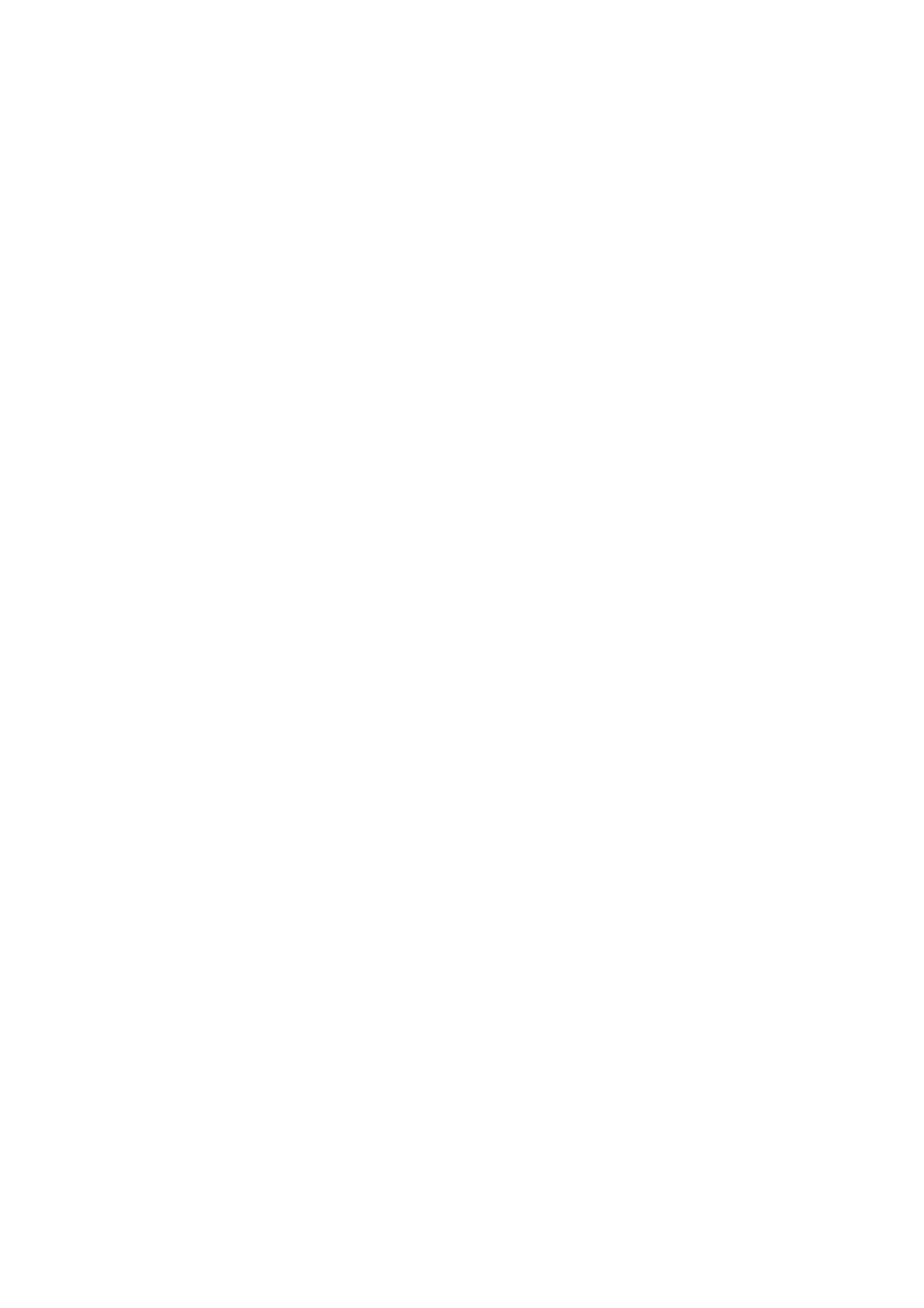# First Step

When J.M. will reach Heaven He would contemplate the Lake The Lake is sleepin' again Until the Swan swims and shakes

The pœt sits next to the tree He shoots a quick look on her Opens her naked body He jumps and he loves the chair

Then the thief and the pœt join And the raper wakes up now Their smoked souls touch her skin Dream J.M.'s reaching Heaven.

22/05/91

# Second Step

I touch the paradise with my lips I look into your eyes and I kiss The Swan will never be by your side Cuz on Mother Nature's cloud you glide Smoking the Sun to make your heart beat Oh Jesus life is so beautiful Wanna be a star twinkling the moon Wanna be a bird flying alone Wanna be a sky counting my bones I want to fly high over the death I want to kill the silence like a deaf I want to love bodies that I rip Want to burn paradise with my lips.

22/05/91

#### Third Step

Looking for the man in the street Looking for the light smelling shit And I don't care if sun's shining And I don't care about feelings

Loving with the man in the street Loving with the light burning shit And I don't care if sun's shining And I don't care 'bout moon's feelings.

22/05/91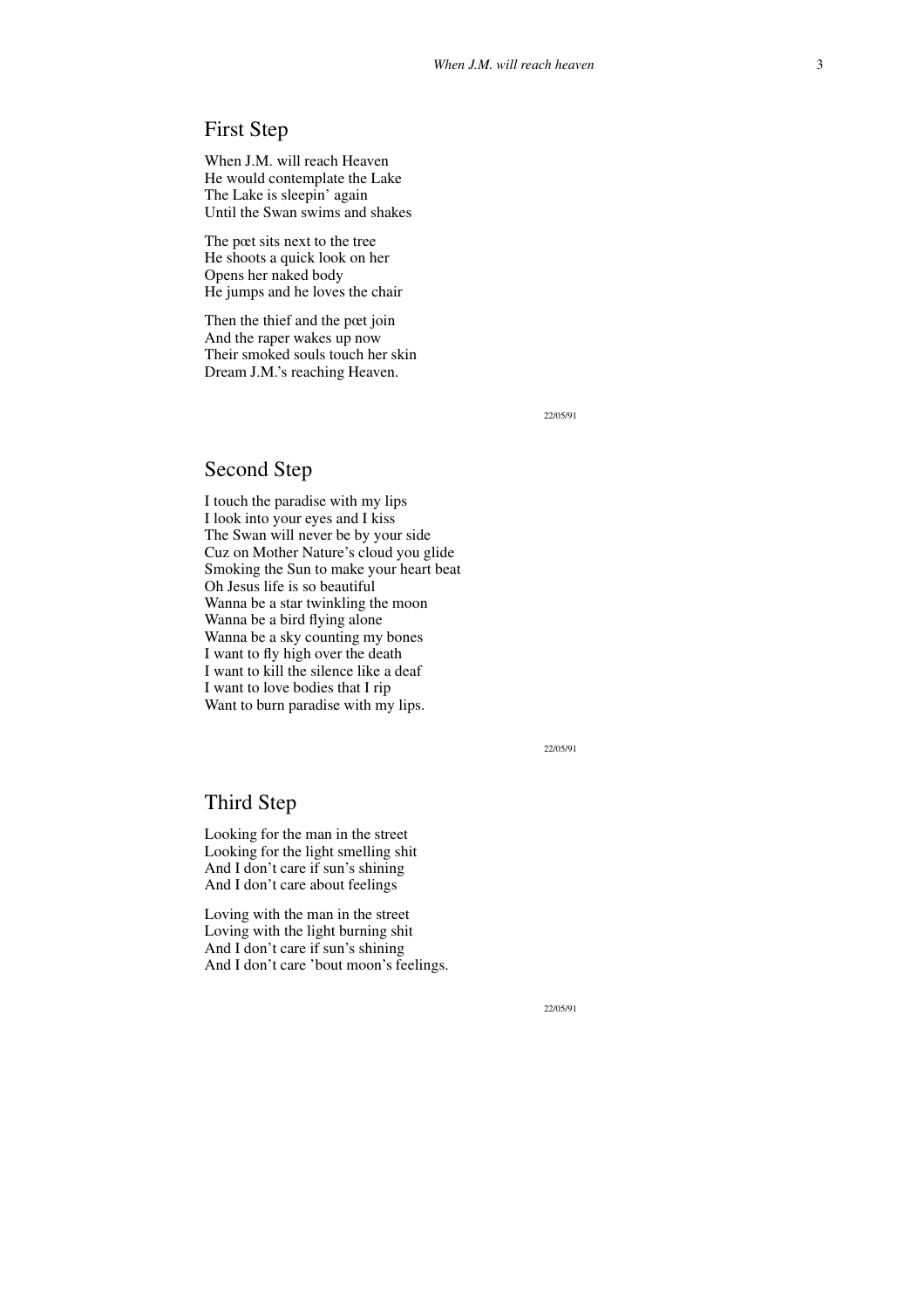# Fourth Step

Sweet Lady Mary Is sharin' her beautiful eyes Blowin' in the wind Her clouds make the Devil to die

She has touch the light Takin' with hair the blue candle She avoids the fight Turnin' on clocks the red handle

Sweet Lady Mary Has eaten salt, pepper and grass And she loves fairy Cuz she dreams to go and to pass.

22/05/91

# Fifth Step

Love is in the brown smoke And when this old sun shines There's one lover who talks The other is out line

Death is in the brown smoke And when old people sit There's two females who talk Beating by man's heartbeat

Laugh is in the brown smoke And when I love flowers There'd my senses that talk My soul gets much higher.

22/05/91

#### Sixth Step

God, I'm just a wanker I am fucking the rain Just for my own pleasure

Jesus, you're a nigger For loving yourself then Just to get much higher

Come on babe, just love me I want you, all the night Want to suck your body.

23/05/91

# Seventh Step

Why the teacher's scratching your nerves When birds are singin' in the sun What could finish the swallow's fun Which kills beetles dancin' your nerves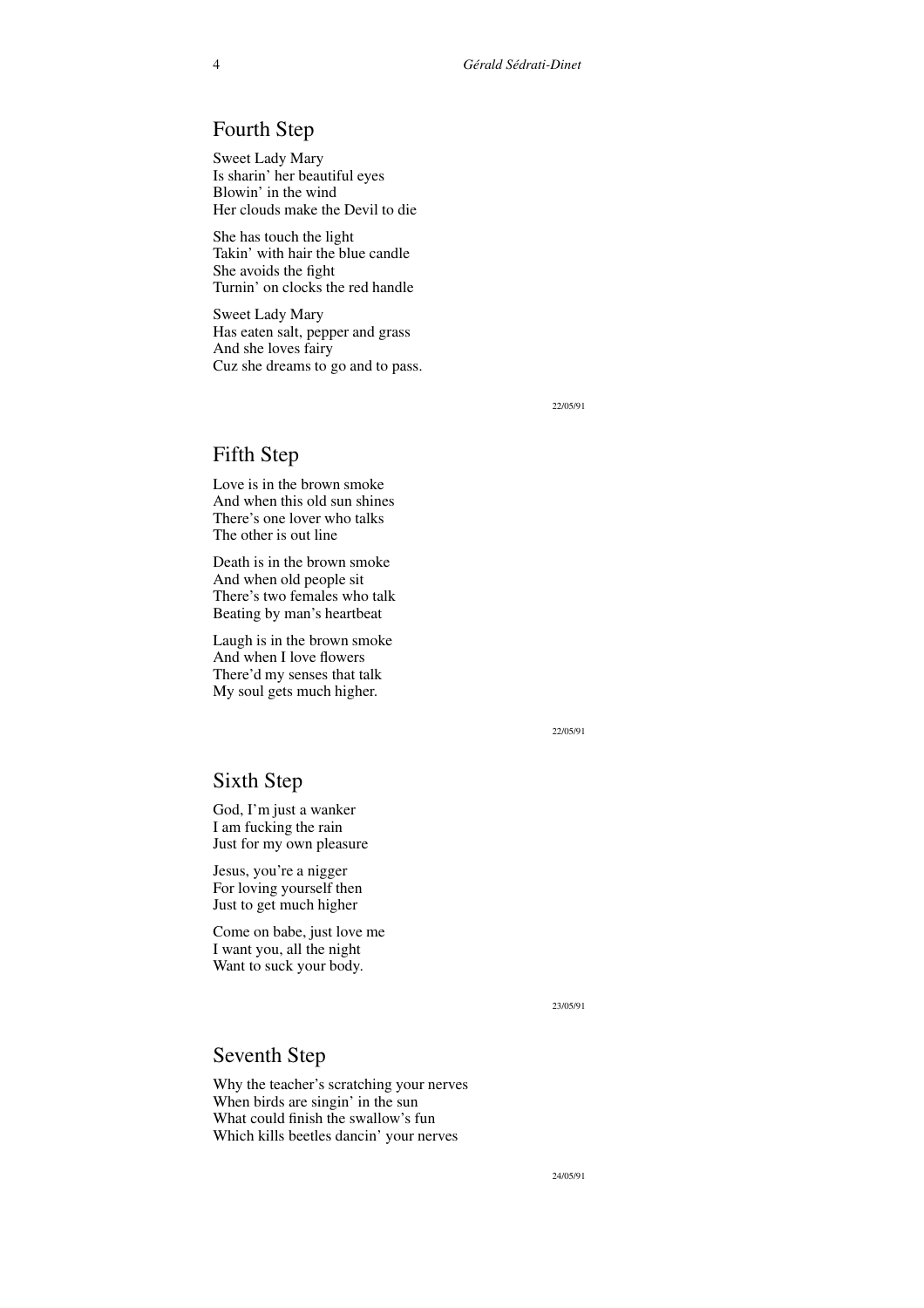# Eighth Step

Now look for the girl with red hair And look how she moves and dances Her so pretty young virgin hips Look how she caresses her thighs

Look her beautiful naked breast It always points me to the sky Try to set her another kiss Try to love her for the first time

Cuz God's revenge is on the road It's going to kill all false lovers The bleeding hearts and the artists Are going to break on through walls

So meet them to the other side When the moon has done a full turn Meet me in your deepest feelings Sitting on a cloud up to the world.

25/05/91

#### Ninth Step

And you're moving so silently And all your steps are made slowly You can just move into the groove Because dance on fire and move

And you're just right upon the cloud And you fritter and waste time so proud Goin' to sky for a shelter Cuz your foggy soul needs helper.

26/05/91

# Tenth Step

You have to remember that I am dead You have to remember that I am dead And I just need a pillow and a bed

The flame in the rainbow's ringin' the bell And my feelings are cold like a deep cut I want to climb the hill to find the shell

The woman with short dress gives a smile but Wherever I look I crash my mad head So tell me why people frighten with nuts

Kiss the moon an roll over what you've made But always remember that I am dead.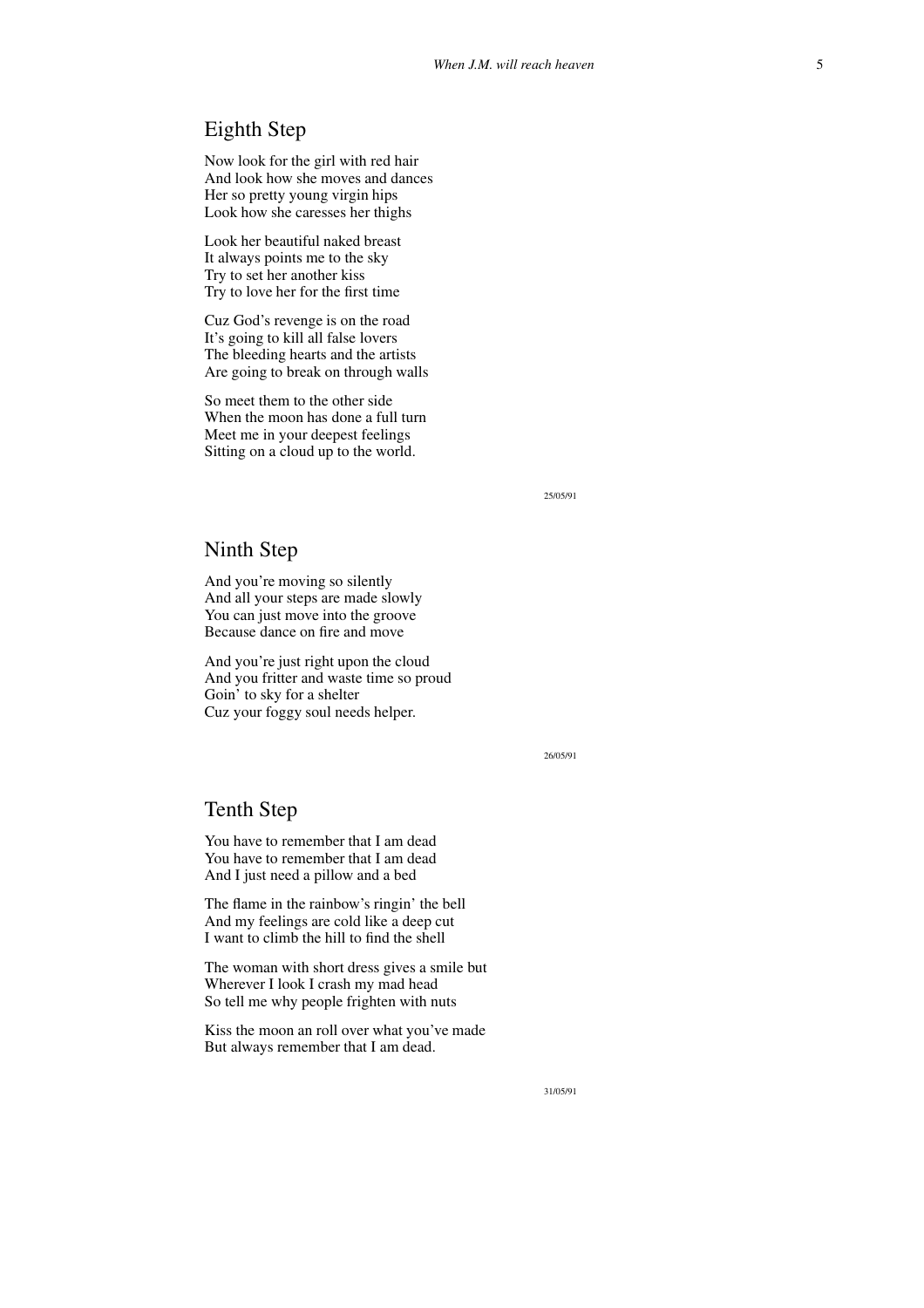# Eleventh Step

Now we are on the half part of the scene Jump through the mirror, enter in yourself And see your heart painted black by itself While your hands 're playin' guitar to join in

And see how deep your dreams can ever dive Ain't got to keep feet on earth : use your wings Go deeper and deeper in your feelings And pass the head upon what you have lived.

31/05/91

#### Twelfth Step

Wanna get higher than Jesus ? Wanna rule the world all alone ? Wanna be in forever young ?

So just become Jesus! So just climb up the tree ! Do what you want : you're free !

And if you ever become Christ Go to the night to light my star And please just send me a sun kiss.

31/05/91

# Thirteenth Step

Death and Fire have met me on a train I was dreaming 'bout beautiful stones I was laughing about Storm and Rain Feeling like dust, like ashes, like bones

Angel and Love have met me today And we have talked about the Devil Choose to enter in his dark play Show him Beauty isn't sleeping still.

31/05/91

#### Fourteenth Step

I search The church

I've lost my way in a tunnel Could be Heaven but could be Hell

Don't know What's now

I've looked for you everywhere Want to suck apple in your hair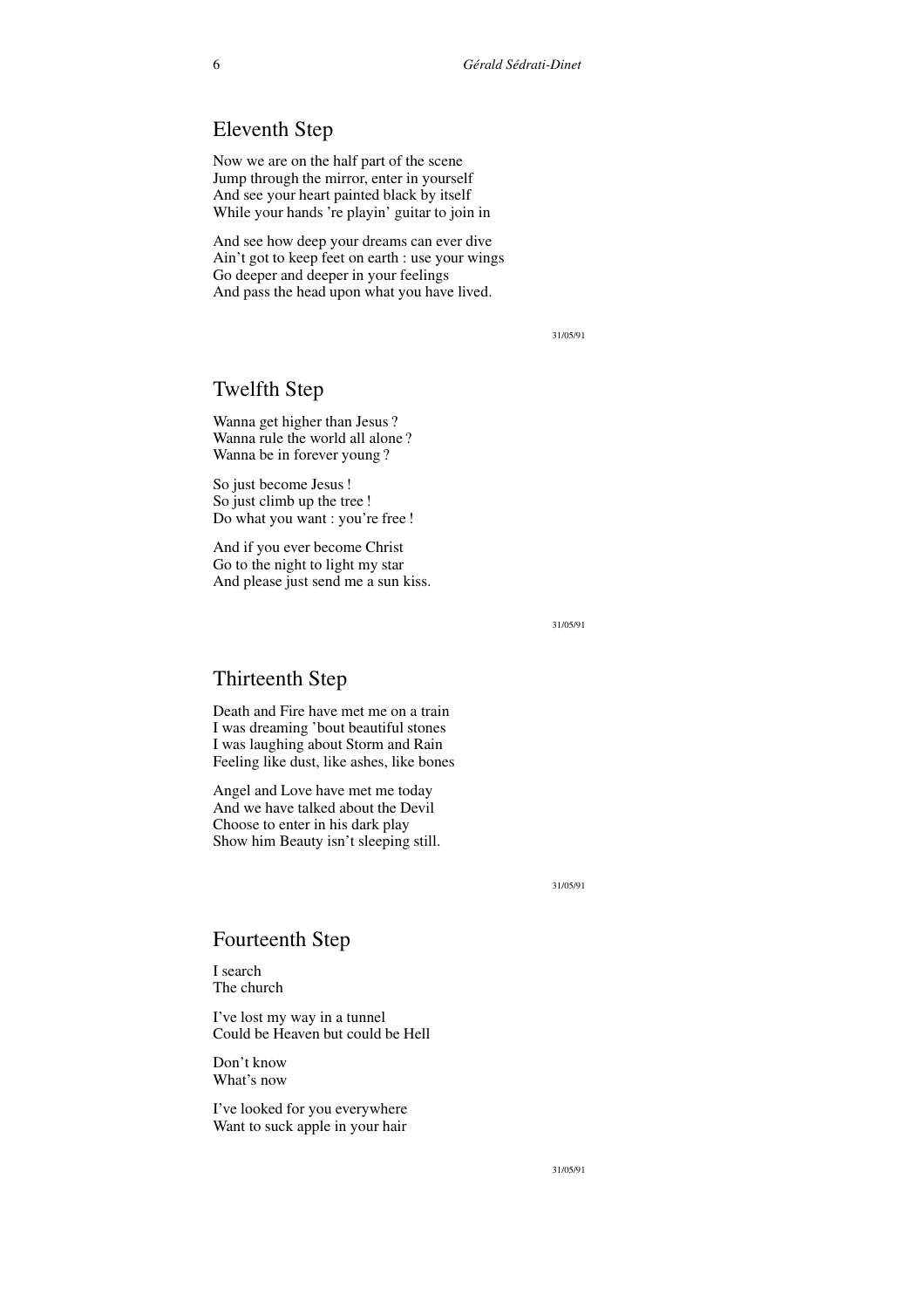#### Fifteenth Step

I don't know just where I'm goin' Walking up and down this white hall I gonna try to paint this wall And to shoot stars that not twinklin' Cuz I feel like. . .well I don't know And wanna catch myself and NOW And put my back right against bricks And then paint them black and just kick Into all the pink hopes and dreams That hurt my soul to make it clean And I feel like. . . I just don't know... Like the snow dancin' on rainbow.

02/06/91

#### Sixteenth Step

WAKE UP ! you were dreaming You're alive and I'm dead There's no pain in my head Now the dust is burning

My sorrows are so rose.

02/06/91

#### Seventeenth Step

And you know that from where I stand I can contemplate all the lands And I've seen all when Jesus died And I've seen all when Berlin cried And I've seen all when your heart sang And I've seen all when your tears ran And I've seen all when the rain stopped But I just can't make your love dropped.

02/06/91

#### Eighteenth Step

Girl, I cry for the tear Rolling over your skin I laugh when you're jokin' When the clouds disappear

I would love to clasp you into my arms It's obvious that your apple has no worms

I love you under storm With your sweet wet T-shirt With your rainy haircut And your sad smile on fire.